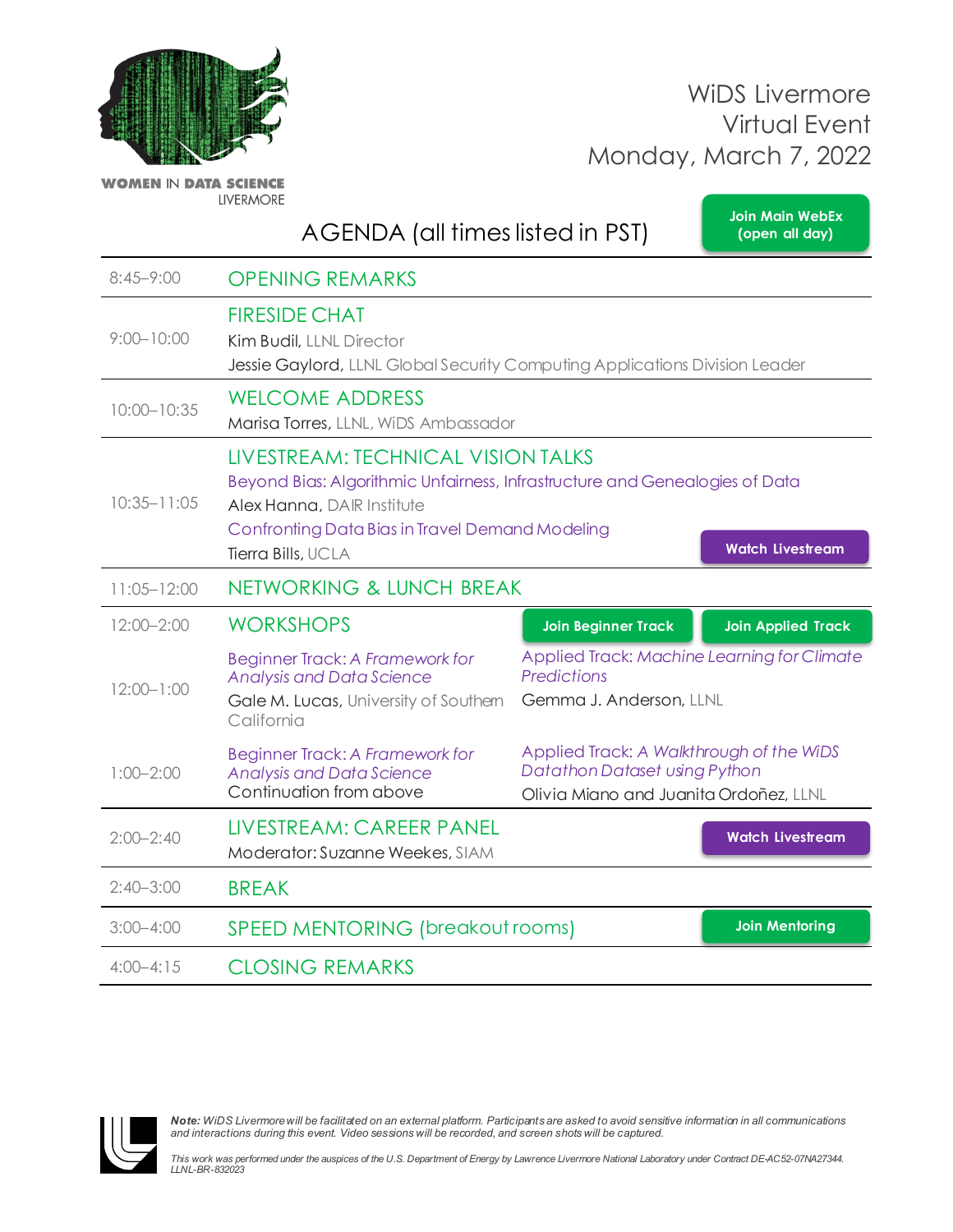

**WOMEN IN DATA SCIENCE LIVERMORE** 

# PRESENTERS and ABSTRACTS



MARISA TORRES is the Bioinformatics Group Leader at Lawrence Livermore National Lab. She's making drug discovery computational models for Covid-19 and to fight cancer for the ATOM consortium (Accelerating Therapeutics for Opportunities in Medicine). She specializes in sequence analysis for pathogen characterization. Marisa has a M.S. in Biomedical Informatics from Stanford, and a B.A. in Molecular and Cell Biology minoring in Computer Science from UC Berkeley. She enjoys mentoring and reading groups, is a Girls Who Code volunteer, and sings in choir.



KIM BUDIL is the 13th director in the historyof LLNL and serves as president of Lawrence Livermore National Security (LLNS), LLC. Budil leads a workforce of approximately 7,400 employees and manages an annual operating budget of approximately \$2.7 billion. She came to the Lab in 1987 as a graduate student in Laser Programs andbecame a postdoc in the weaponsprogram in 1994. Over her career, she has held roles of increasing management responsibility across LLNL programs, including Weaponsand Complex Integration, in which she served as principal associate director, as well as Global Security, the National Ignition Facility, and Physical and Life Sciences. Budil served twice as a detailee in Washington, D.C., was the vice president for

national laboratories in the UC Office of the President, and was the executive committee governor on the LANS andLLNS Boardsof Governors. She isa Hertz Foundation Fellow and board member. Budil received her Ph.D. inengineering/appliedscience fromthe University of California, Davis in 1994 and obtained her bachelor's degree in physics fromthe University of Illinois at Chicago in 1987. She has published extensively in scientific and programmatic contexts and participated in numerous professional and community outreach activities.



JESSIE GAYLORD is the Division Leader for Global Security Computing Applications at Lawrence Livermore National Laboratory. In this role she manages 180 computer scientists, data analysts, software engineers, and system architects supporting projects across program areas in Global Security, Climate, Bio, and Security and Protection. She also leads data collection on a series of large physics experiments at the Nevada National Security Site for the Low Yield Nuclear Monitoring Project. She has held leadership roles on several multi-lab ventures supporting applied Data Science and data-intensive research for Defense Nuclear Nonproliferation Research and Development, including creating and initiating the annual DOE Data

Days (D3) workshop event. Previously she worked as a developer and business analyst for the National Ignition Facility and in industry. She has an M.S. in Computer Science and a B.A. in Economics with a minor in Mathematics.

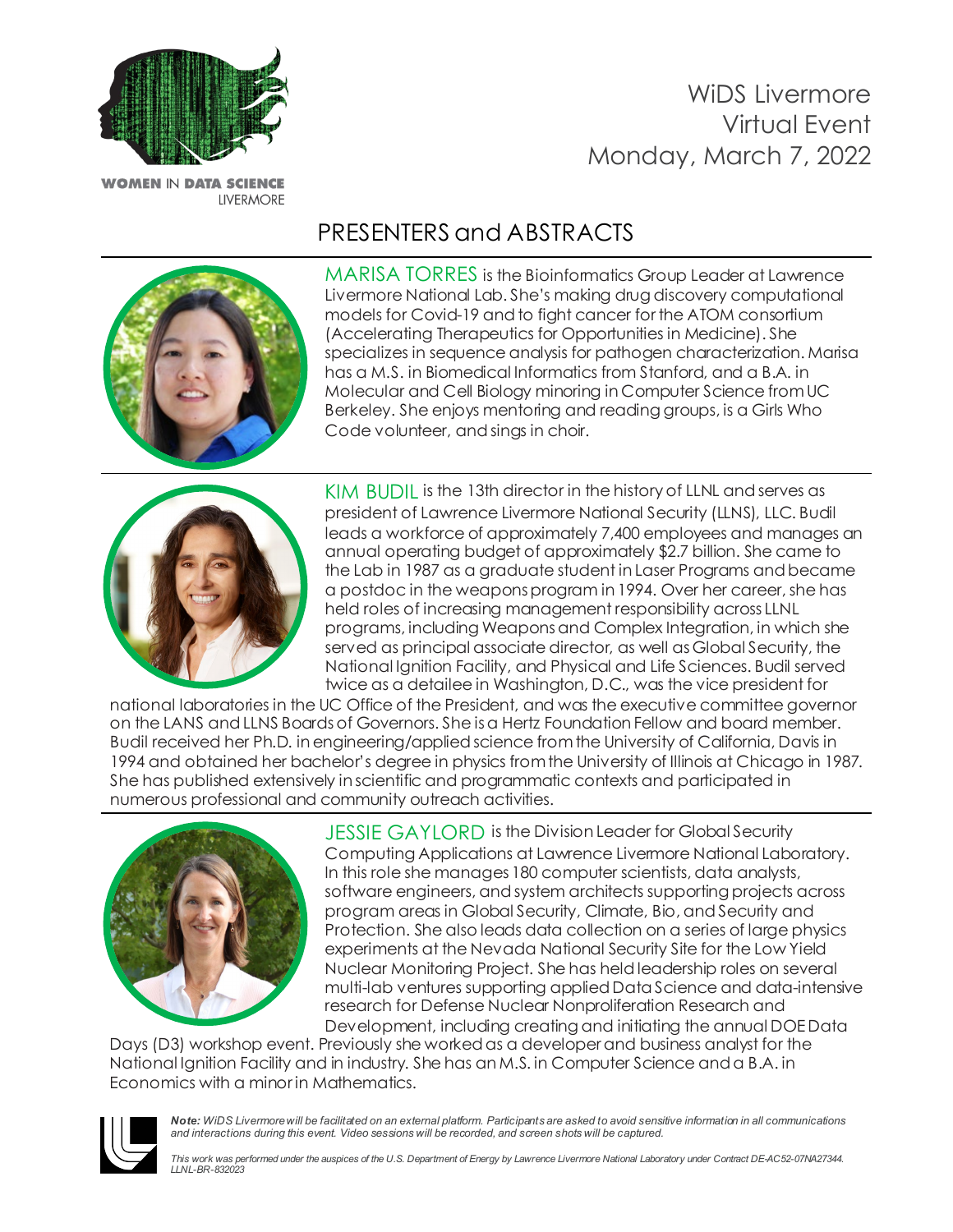

**WOMEN IN DATA SCIENCE** LIVERMORE



GALE M. LUCAS is a Research Assistant Professor at University of Southern California's Institute for Creative Technologies (ICT). After earning her Ph.D. from Northwestern University, she completed her post-doctoral work at ICT, where she established a researchprogram in the areas of Affective Computing (AC), Human-Computer Interaction (HCI) and Human-building Interaction (HBI). Her line of work in AC focuses on models predicting mental health, perceptions of trust and emotion in real-worldsituations. Her work in HCI iscentered around understanding how various social factors affect trust in agents and robots. Her work in HBI is focusedon developing and evaluating technologies for "smart buildings," especially smart office buildings,

that support occupants' well-being.

#### Workshop: A Framework for Analysisand Data Science

Data science includes a number of analytic approaches, both statistical and computational approaches, and data scientists must learn how to choose which approach(es) are appropriate for different kinds of data and problems/questions. Accordingly, during the workshop, we will first learn about the framework that facilitates determining the appropriate analytic approachbased on the kind of data and problems/questions. The lecture will illustrate how to "scaffold" different kinds of analytic approaches onto the framework in order to organize (andunderstand) them, and several key approaches will be describedand then placed within the framework to demonstrate how it can be used. Finally, the audience will get an opportunity to practice determining the appropriate analytic approach fora problem; the facilitator will provide a number of problems, the audience will be dividedinto groups andeach given a problem to determine the best analytic approach(es) to address it. Groups then get to share their answer(s) with the rest of the audience and receive feedback from the facilitator so everyone can optimally learn from this application exercise.



GEMMA J. ANDERSON is the Deputy Group Leader of the Energy Group in the Atmosphere, Earth, and Energy Division at LLNL. After doing a postdoc at LLNL, she converted to Research Scientist in 2018. She received a Master's in Physics from Lancaster University, UK; a Master of Advanced Study in Mathematics from the University of Cambridge, UK; and a Ph.D. in Theoretical Early Universe Cosmology from the University of Sussex, UK. Her current research interests lie in using artificial intelligence for climate. She recently led a three-year project that developed AI methods to improve the accuracy and resolution of climate predictions.

#### Workshop: Machine Learning for Climate Predictions

Artificial intelligence (AI) methods have begun to show great promise in climate science applications. This talk will describe how cutting-edge AI is being used to improve the resolution and accuracy of climate predictions, important for assessing the local impacts of climate change and building resiliency. The latter half of this presentation will introduce and describe a dataset and methods to make machine learning predictions of a multiresolution climate model ensemble.